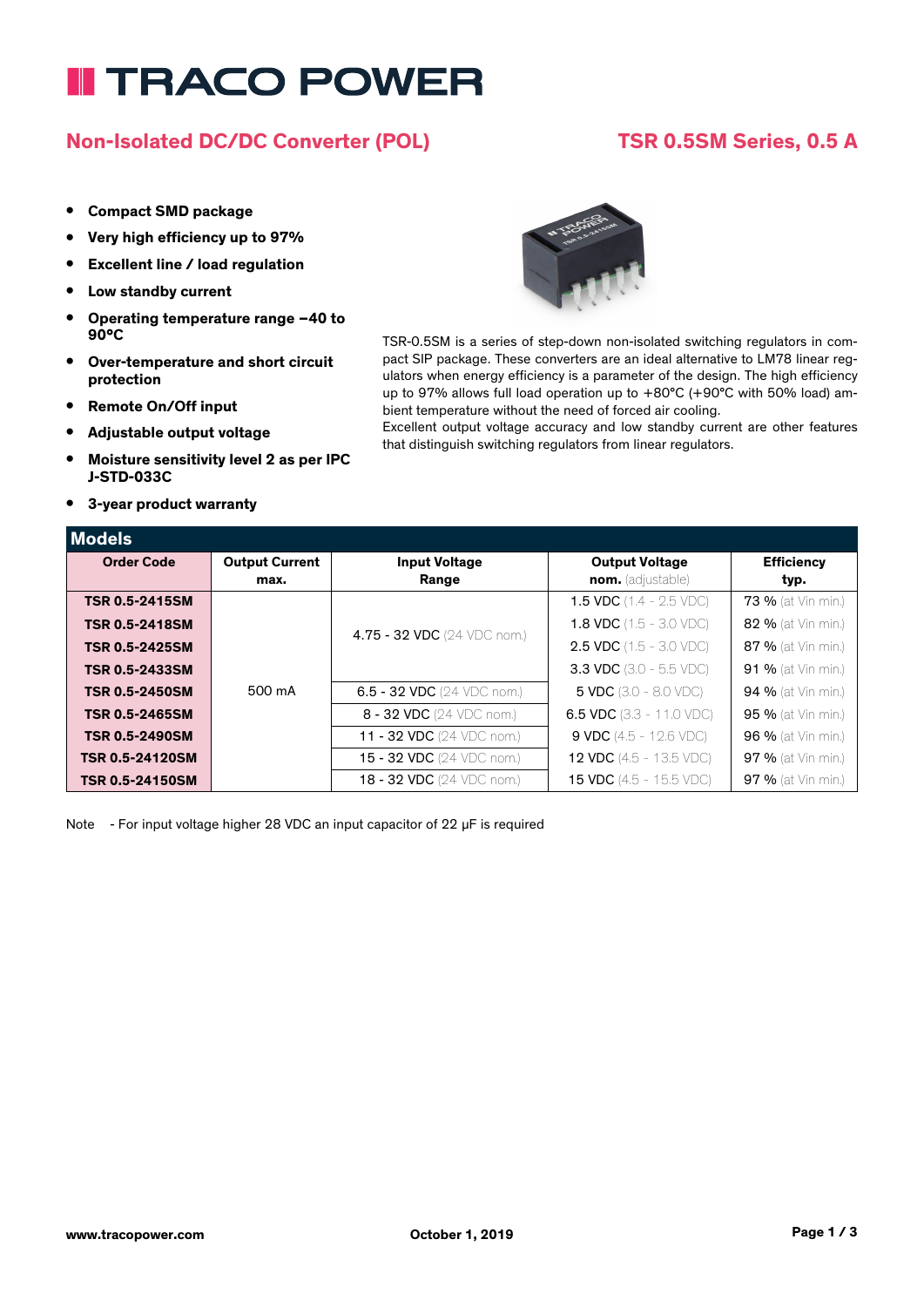## **II TRACO POWER**

| <b>Input Specifications</b>     |                                 |                                       |                                                                |
|---------------------------------|---------------------------------|---------------------------------------|----------------------------------------------------------------|
| Input Current                   | - At no load                    |                                       | 5 mA typ.                                                      |
| Surge Voltage                   |                                 |                                       | 34 VDC max. (1 s max.)                                         |
| Input Filter                    |                                 |                                       | Internal Capacitor                                             |
| Short Circuit Input Power       |                                 |                                       | 1.5 W max.                                                     |
|                                 |                                 |                                       |                                                                |
| <b>Output Specifications</b>    |                                 |                                       |                                                                |
| Output Voltage Adjustment       |                                 | 1.5 Vout models: 1.4 - 2.5 VDC        |                                                                |
|                                 |                                 | 1.8 Vout models: <b>1.5 - 3.0 VDC</b> |                                                                |
|                                 |                                 | 2.5 Vout models: 1.5 - 3.0 VDC        |                                                                |
|                                 |                                 | 3.3 Vout models: 3.0 - 5.5 VDC        |                                                                |
|                                 |                                 |                                       | 5 Vout models: 3.0 - 8.0 VDC                                   |
|                                 |                                 |                                       | 6.5 Vout models: 3.3 - 11.0 VDC                                |
|                                 |                                 |                                       | 9 Vout models: 4.5 - 12.6 VDC                                  |
|                                 |                                 |                                       | 12 Vout models: <b>4.5 - 13.5 VDC</b>                          |
|                                 |                                 |                                       | 15 Vout models: <b>4.5 - 15.5 VDC</b>                          |
|                                 |                                 |                                       | (By external trim resistor)                                    |
|                                 |                                 |                                       | See application note: www.tracopower.com/overview/tsr0-5sm     |
| Voltage Set Accuracy            |                                 |                                       | $\pm 3\%$ max.                                                 |
| Regulation                      | - Input Variation (Vmin - Vmax) |                                       | 0.2% max. (9, 12 & 15 Vout models)                             |
|                                 |                                 |                                       | 0.4% max. (other models)                                       |
|                                 | - Load Variation (10 - 100%)    |                                       | <b>0.4% max.</b> (9, 12 & 15 Vout models)                      |
|                                 |                                 |                                       | 0.6% max. (other models)                                       |
| Ripple and Noise                |                                 |                                       | 1.5 Vout models: 30 mVp-p max.                                 |
| (20 MHz Bandwidth)              |                                 |                                       | 1.8 Vout models: 30 mVp-p max.                                 |
|                                 |                                 |                                       | 2.5 Vout models: 30 mVp-p max.                                 |
|                                 |                                 |                                       | 3.3 Vout models: 30 mVp-p max.                                 |
|                                 |                                 |                                       | 5 Vout models: 30 mVp-p max.                                   |
|                                 |                                 |                                       | 6.5 Vout models: 30 mVp-p max.                                 |
|                                 |                                 |                                       | 9 Vout models: 40 mVp-p max.                                   |
|                                 |                                 |                                       | 12 Vout models: 40 mVp-p max.                                  |
|                                 |                                 |                                       | 15 Vout models: 40 mVp-p max.                                  |
| Capacitive Load                 |                                 |                                       | 220 µF max.                                                    |
| Minimum Load                    |                                 |                                       | Not required                                                   |
| <b>Temperature Coefficient</b>  |                                 |                                       | ±0.015 %/K max.                                                |
| <b>Short Circuit Protection</b> |                                 |                                       | Continuous, Automatic recovery                                 |
| <b>Transient Response</b>       | - Response Deviation            |                                       | 2 % max. (50% Load Step)                                       |
|                                 | - Response Time                 |                                       | 100 us max. (50% Load Step)                                    |
|                                 |                                 |                                       |                                                                |
| <b>EMC Specifications</b>       |                                 |                                       |                                                                |
| <b>EMI Emissions</b>            | - Conducted Emissions           |                                       | <b>EN 55032 class B</b> (with external filter)                 |
|                                 |                                 |                                       | FCC Part 15, class B                                           |
|                                 | - Radiated Emissions            |                                       | EN 55032 class B (internal filter)                             |
|                                 |                                 |                                       | FCC Part 15, class B                                           |
|                                 |                                 |                                       | External filter proposal: www.tracopower.com/overview/tsr0-5sm |
| <b>EMS Immunity</b>             | - Electrostatic Discharge       |                                       | Air: EN 61000-4-2, ±8 kV, perf. criteria A                     |
|                                 | - RF Electromagnetic Field      |                                       | EN 61000-4-3, 3 V/m, perf. criteria A                          |
|                                 | - EFT (Burst)                   |                                       | EN 61000-4-4, ±0.5 kV, perf. criteria A                        |
|                                 |                                 |                                       | Ext. input component: Nippon chemi-con KY 330 µF, 100 V        |
|                                 | - Conducted RF Disturbances     |                                       | EN 61000-4-6, 3 Vrms, perf. criteria A                         |
|                                 | - PF Magnetic Field             |                                       | Continuous: EN 61000-4-8, 3 A/m, perf. criteria A              |
|                                 |                                 |                                       |                                                                |
| <b>General Specifications</b>   |                                 |                                       |                                                                |
|                                 |                                 |                                       |                                                                |

Relative Humidity **Example 2018** 2019 12:30 November 2019 12:30 November 2019 12:30 November 2019 12:30 November 2019 12:30 November 2019 12:30 November 2019 12:30 November 2019 12:30 November 2019 12:30 November 2019 12:3

All specifications valid at nominal voltage, full load and +25°C after warm-up time unless otherwise stated.